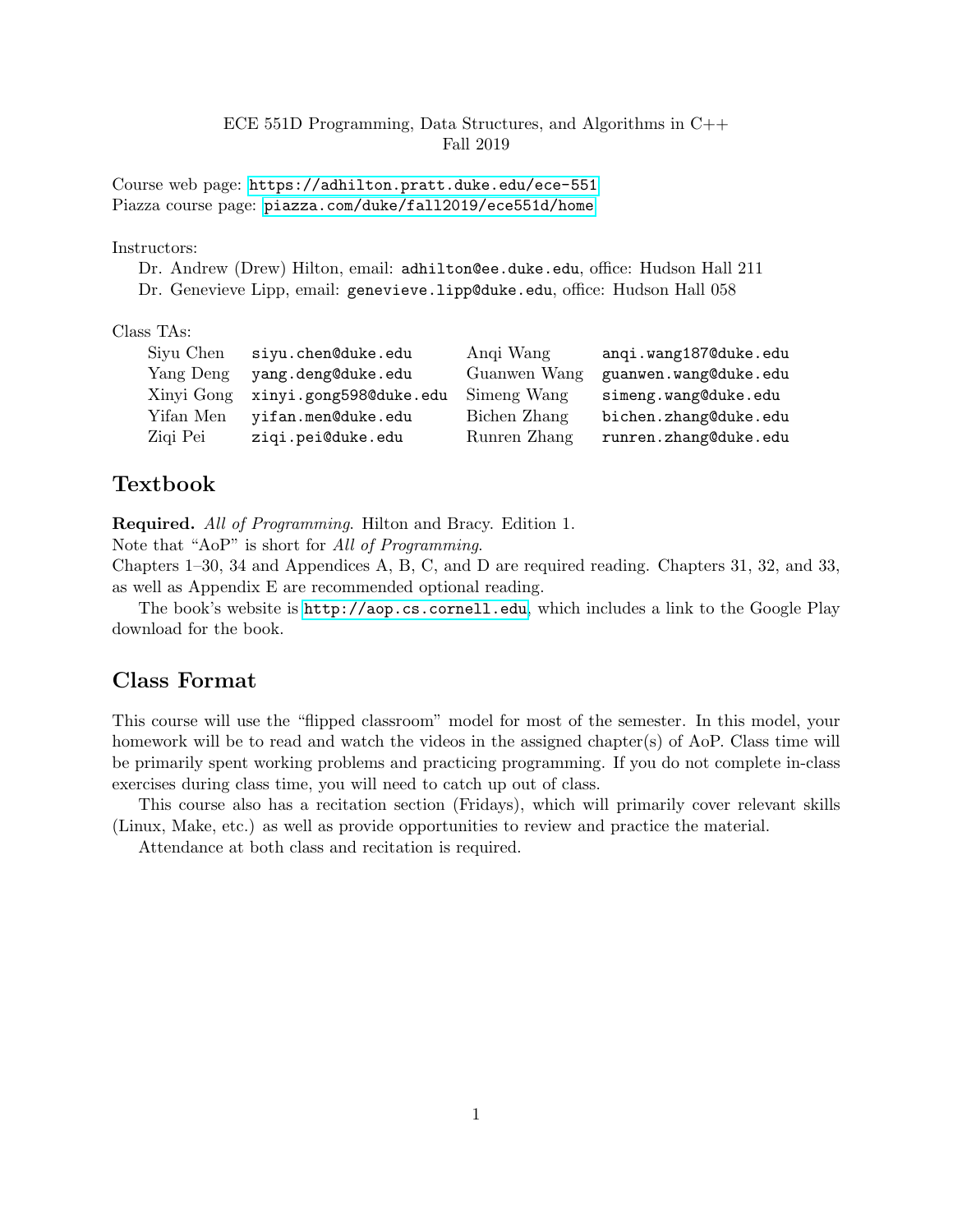# Assignments and Grading

Your grade for this course will comprise these four components:

- Formative Assignments:  $10\%$
- Evaluative Assignments:  $40\%$ 
	- $-$  Assignment 29: 5\%
	- $-$  Assignment 43: 8\%
	- $-$  Assignment 60: 12\%
	- Miniproject: 15%
- Midterm Exam: 20%
- Final Exam:  $30\%$

Final letter grades are assigned based on the following scale (with slight modification as described below):

| A-range      | $>97 A+$                            |  | $91-97$ A $90-91$ A |  |
|--------------|-------------------------------------|--|---------------------|--|
| B-range      | $  87-90 B +   81-87 B   80-81 B -$ |  |                     |  |
| $C$ -range   | 77–80 C+   71–77 C   70–71 C-       |  |                     |  |
| $\mathbf{F}$ | ${<}70$ F                           |  |                     |  |

Before assigning letter grades, we may alter the scale by lowering the threshold for a certain grade (e.g., making a B- span 79.5–81 instead of 80–81). Such a change is solely at the discretion of the instructors and occurs when the change results in a letter grade more accurately reflecting the quality of the student's work and effort.

## Formative Assignments

Class time will be dedicated to in-class formative programming exercises. The expectation is that you will attend class regularly and complete these exercises in the classroom. During these exercises, the instructors and TAs will answer questions that may arise or help you get unstuck as needed. The instructors will generally move around and answer individual questions, but we may interrupt everyone to answer a commonly occurring question or clear up a common misconception.

While you are generally expected to finish these activities in class, we recognize that sometimes you must be absent for legitimate reasons and that sometimes programming tasks take longer than expected. Each assignment will be considered late at 17:00 (5:00 PM) two days after it is given. Once an assignment is late, you will begin to lose points on your grade. In particular, your grade is the product of correctness  $(C)$  and timeliness  $(T)$ :  $G = C \cdot T$ , where timeliness is computed with a logistic function of the number of hours  $(H)$  that your assignment is late:  $T = 1/(1 + e^{0.05(H-96)})$ . Note that this means that 1 day = 0.973, 2 days = 0.917, 3 days = 0.769, 4 days = 0.5, 5 days = 0.231, etc.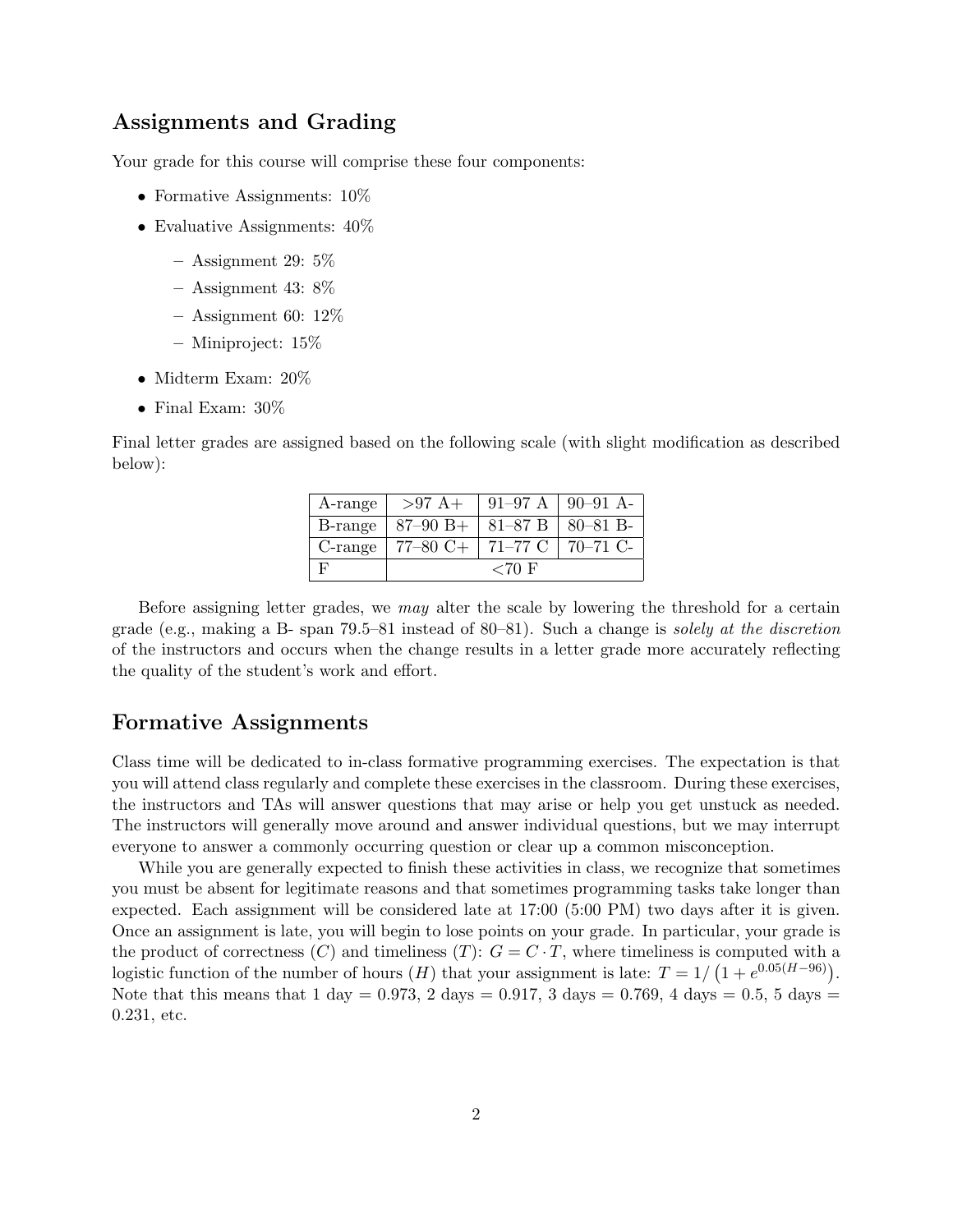# Evaluative Assignments

You will have four evaluative assignments. Three of them  $(29, 43, \text{ and } 60)$  will be relatively small-scale. During the last few weeks of class  $(11/13/2019-12/4/2019)$  you will work on a larger programming project instead of smaller class assignments.

All of these evaluative assignments are **individual effort**. You may not consult your friends, use code from other sources, etc. They are effectively like exams. You may use AoP, the Linux man pages (or library reference on <http://www.cplusplus.com/> for the miniproject), and your course notebook. For a few of them, you may have limited other resources you can use. If other resources are permissible, they will be described in the honor statement accompanying the assignment.

These assignments will be **checked for cheating**. If you are caught cheating, you will receive a 0 on the assignment and be referred to the appropriate Associate Dean.

## Exams

You will have one midterm exam (during recitation on Friday, October 4, 2019) and one final exam (during the scheduled final exam time slot). These exams will be individual effort; however, you may use your course notebook during them. Your course notebook must be a paper notebook, containing only material handwritten by you.

The midterm exam will cover the material presented in Chapter 1–13 and Appendices A, B, and C of AoP. The final exam will cover all material in the course.

# Academic Integrity

Academic integrity is very important, and misconduct will not be tolerated in this course. All students should already be aware of a few basic principles which govern academic integrity at Duke in general.

To uphold the Duke Community Standard:

- I will not lie, cheat, or steal in my academic endeavors;
- I will conduct myself honorably in all my endeavors; and
- I will act if the Standard is compromised.

If we suspect academic misconduct in this class, you will be reported to the appropriate Associate Dean, who will carry out the required due process to determine if you committed academic misconduct. If you are found responsible for academic misconduct, you will receive a grade of 0 on the corresponding assignment. The Associate Dean overseeing your case is likely to impose additional sanctions against you.

Some concrete expectations for how you will perform your work in this class:

#### Formative Assignments

Please feel free to work with your classmates on the formative exercises in this course. They are for you to learn, and we encourage you to do whatever it takes to learn the material. However, we note that looking at someone else's solution (or watching them solve the problem) is a poor way to learn the material and thus discourage it.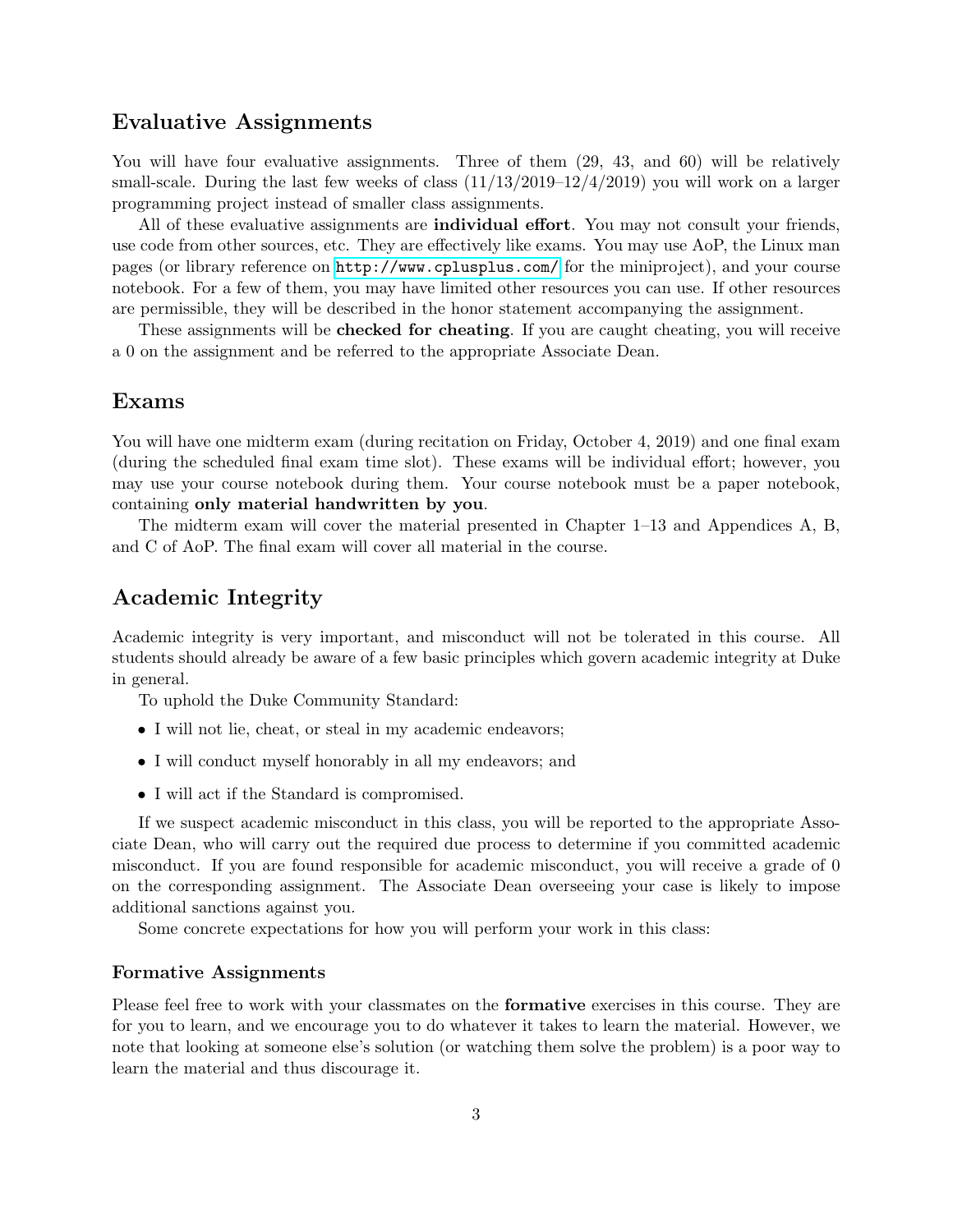### Evaluative Assignments

Your evaluative assignments  $(29, 43, 60, 40)$  and the miniproject will be done individually.

You may generally use: your course notebook, AoP, and the man pages (or cplusplus.com's library reference for the miniproject). You may refer to your own prior coursework assignments. Limited other resources may be permissible on specific assignments, as spelled out in that assignment's honor statement.

You may never: consult with another student about the assignment, see another student's code, show another student your code, use code from another course, nor use code from the internet.

If you have performed a similar assignment in another course, you must discuss that assignment with the professor before doing the assignment in this course.

## Exams

Exams are expected to be entirely individual effort. You may use your course notebook only. You must keep your eyes on your own paper.

## Lying

Lying to any University official (including faculty) is a serious offense under any circumstances. Lying during the course of an official investigation is particularly serious. If you are suspected of academic misconduct, and lie to anyone conducting the investigation, you will face additional charges.

## **Other**

If you are unsure if something is OK, please ask one of the instructors. If you do not want to ask something because you think we will probably say "no," that is a good indicator that it is not acceptable.

If you do something wrong and regret it, please come forward. We recognize the value and learning benefit of admitting your mistakes. You should not take this to mean that coming forward of your own volition will absolve you of all consequences, just that it can be taken into account in reducing the sanctions.

If you are aware of someone else's misconduct, please report it to one of us or another appropriate authority.